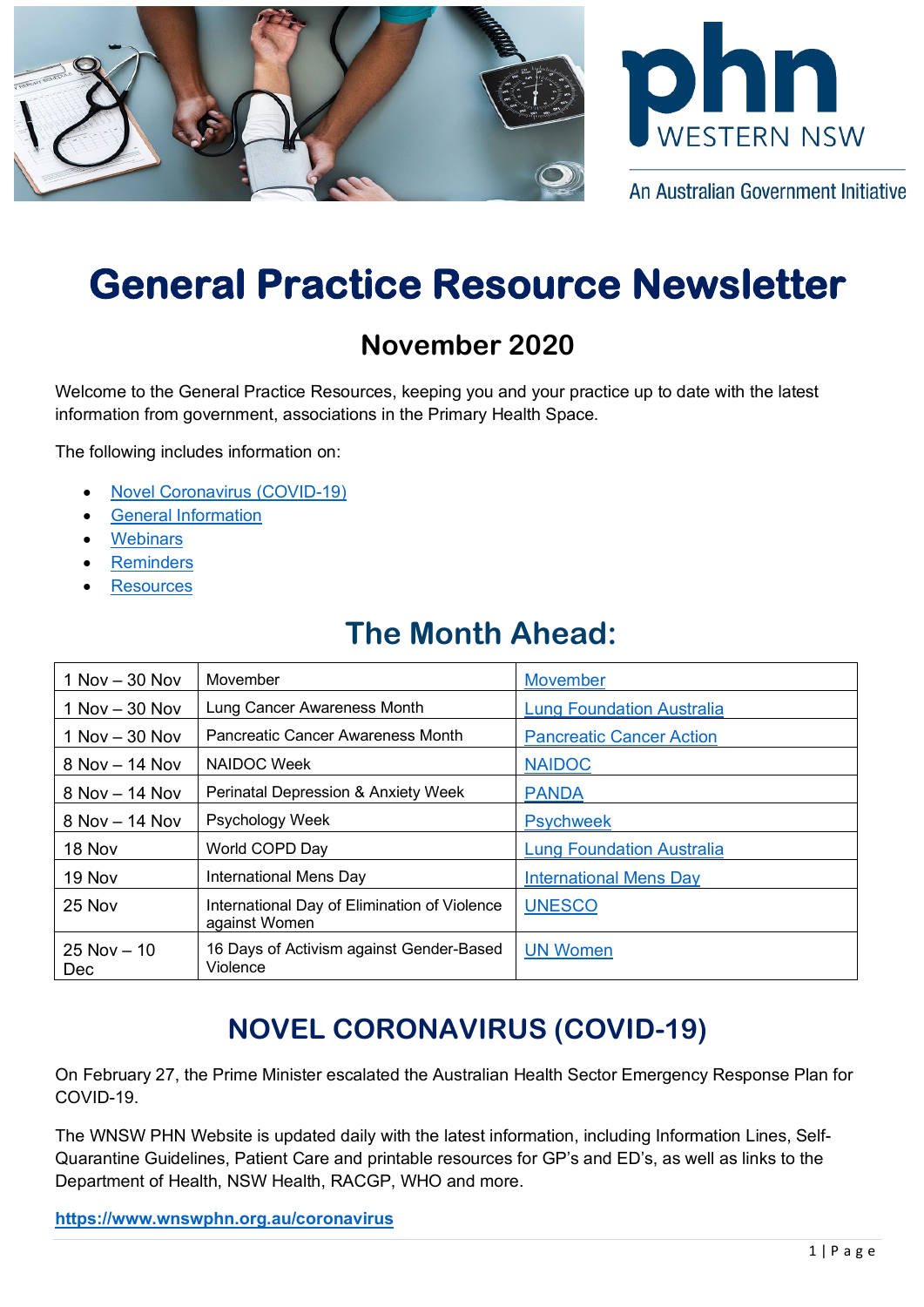### **COVID-19 Temporary MBS Telehealth Services Fact Sheets**

Following the announcement that temporary MBS Telehealth items have been extended until the end of March 2021, the Commonwealth Department of Health has released a comprehensive set of Fact Sheets, including for GPs, Specialists, Mental Health, Obstetrics and Midwifery, Allied Health and other services.

**[Access the COVID-19 Temporary MBS Telehealth Services Fact Sheets Here](https://aapm.memnet.com.au/memberselfservice/DistributionTracking/TrackLinks.aspx?href=http%253A%252F%252Fwww.mbsonline.gov.au%252Finternet%252Fmbsonline%252Fpublishing.nsf%252FContent%252FFactsheet-TempBB&record=63655172-49de-404d-94fd-0ca9145584db)**

**[Access the Telehealth Bulk Billing Arrangements Information here](https://aapm.memnet.com.au/memberselfservice/DistributionTracking/TrackLinks.aspx?href=http%253A%252F%252Fwww.mbsonline.gov.au%252Finternet%252Fmbsonline%252Fpublishing.nsf%252FContent%252FFactsheet-TempBB&record=db7e4cc7-eeb3-4512-8cc5-70995bf190a3)**

**[Access the MBS Quick Guide here](https://www.wnswphn.org.au/uploads/documents/Resources/Coronavirus/mbs_quick_guide-sept20.pdf)**

**[Access the Telehealth Guide here](https://www.wnswphn.org.au/uploads/documents/Resources/Coronavirus/telehealth-guide-sep20.pdf)**

# **GENERAL INFORMATION**

#### <span id="page-1-0"></span>**WNSW PHN Immunisation Sites Resource update**

Developed by Murrumbidgee Primary Health Network and Murrumbidgee Local Health District, the 2020 Recommended Sites for Childhood Vaccinations in NSW Resource is now available through WNSW PHN. .

**[Access the Immunisation Sites Resource here](https://www.wnswphn.org.au/uploads/documents/Resources/GP%20Resources/ImmunisationPosterA3_30092020.pdf)**

#### **Avant Mutual NSW Practice Manager Resources**

New resources have been released by Avant Mutual for Practice Managers, covering Medical Observers, essential Medical Records information and how to end a doctor-patient relationship.

**[Access the Medical Observers Factsheet here](https://www.wnswphn.org.au/uploads/documents/Resources/GP%20Resources/Observers%20chaperone%20protect%20and%20reassure_Avant-factsheet.pdf)**

**[Access the Medical Records Factsheet here](https://www.wnswphn.org.au/uploads/documents/Resources/GP%20Resources/Medical%20records%20the%20essentials_Avant-factsheet.pdf)**

**[Access the How to End the Doctor-Patient Relationship Factsheet here](https://www.wnswphn.org.au/uploads/documents/Resources/GP%20Resources/How%20to%20end%20the%20doctor-patient%20relationship_Avant-factsheet.pdf)**

#### **Cancer Institute NSW Research Invitation**

The Cancer Institute NSW is seeking General Practitioners (GPs) from regional/rural NSW, who have some experience using Canrefer, to participate in an evaluation survey.

Participants will be asked to participate in a 30-minute interview for which they will be reimbursed via a \$100 gift voucher. We would expect to conduct the interview within the next two weeks.

**[Download the Information Flyer here](https://www.wnswphn.org.au/uploads/documents/Resources/GP%20Resources/Case%20Study-%20Participant%20Information%20Sheet.pdf)**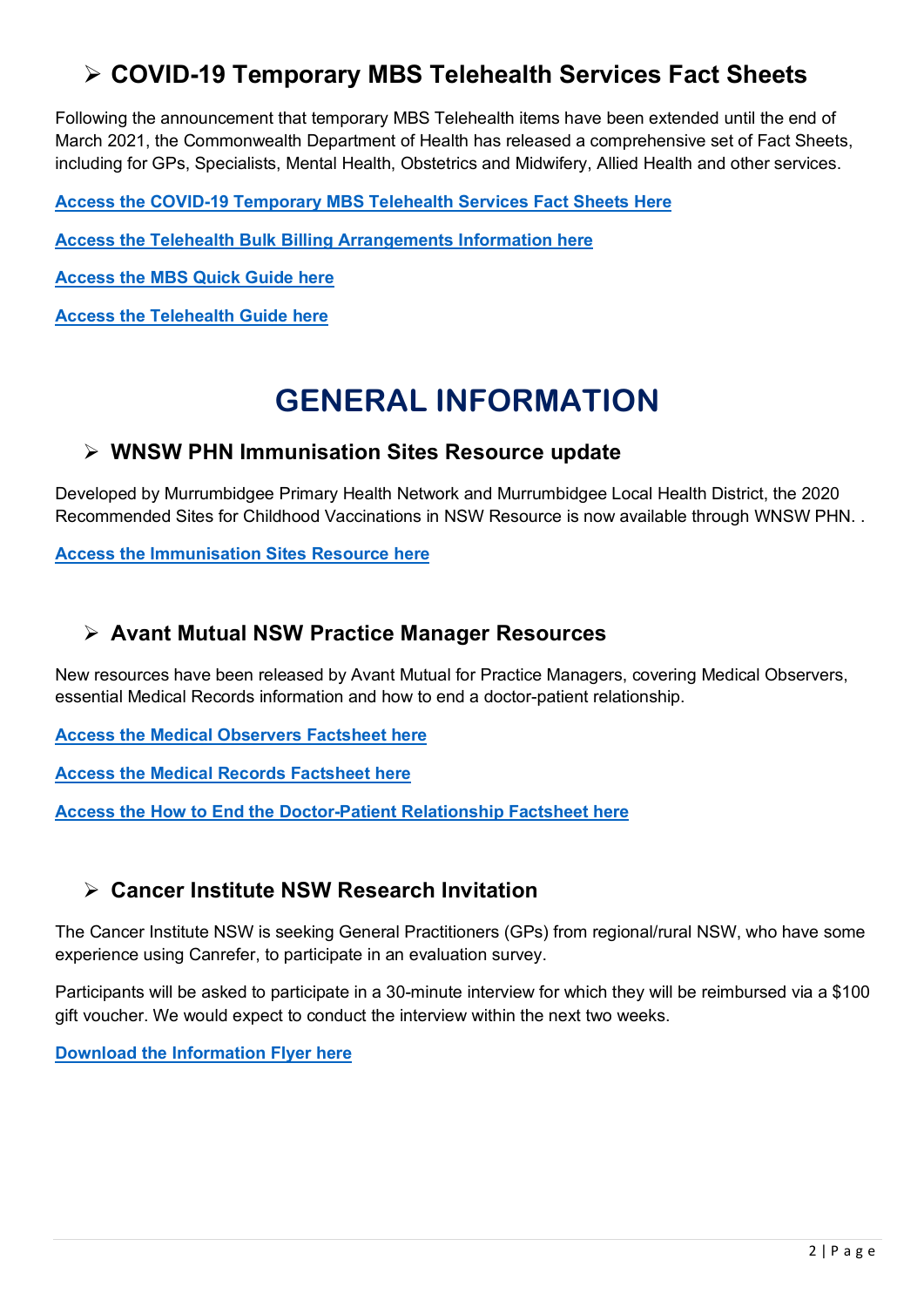#### **University of Melbourne Cancer Research Invitation**

The University of Melbourne, Royal Australian College of General Practitioners (RACGP), Australian Association of Practice Management (AAPM), Australian Primary Health Care Nurses Association (APNA) and the VCS Foundation have undertaken a project for the Commonwealth Department of Health to understand how the primary healthcare workforce engages with the national cancer screening programs (bowel, breast and cervical). Findings from this study have led to the development of communication materials to assist in boosting participation, education and engagement.

Recognising the importance of the whole clinic in improving cancer screening, you're invited to participate in a focus group discussion (via Zoom) to review and provide feedback on the developed communication materials. The focus group discussions will occur in early December, with all participants receiving a \$50 gift card for their time.

Interested in participating or want to know more?

Contact Kristi Milley, National Manager at the University of Melbourne: **[kristi.milley@unimelb.edu.au](mailto:kristi.milley@unimelb.edu.au)** or 0411 873 253

#### **Western NSW Collaborative Pairs Program Now Open**

WNSW PHN looking to recruit consumers and health professionals/ clinicians who have an interest in the following areas:

- Respiratory illness
- Diabetes (The Sugars)
- Mental health and suicide prevention
- First 2000 days
- After hours care

The aim of the program is to help consumers and health service providers work together to improve health care in Western NSW.

We are partnering again with Consumer Health Forum to deliver a new round of Collaborative Pairs and would like the pairs to be involved in Co-Commissioning and other projects being delivered by our PHN.

To read more about this program, please go to **<https://wnswphn.org.au/resources/collaborative-pairs>**

**[Download the Application Form](https://chf.org.au/western-nsw-phn-collaborative-pairs-program-application-form)**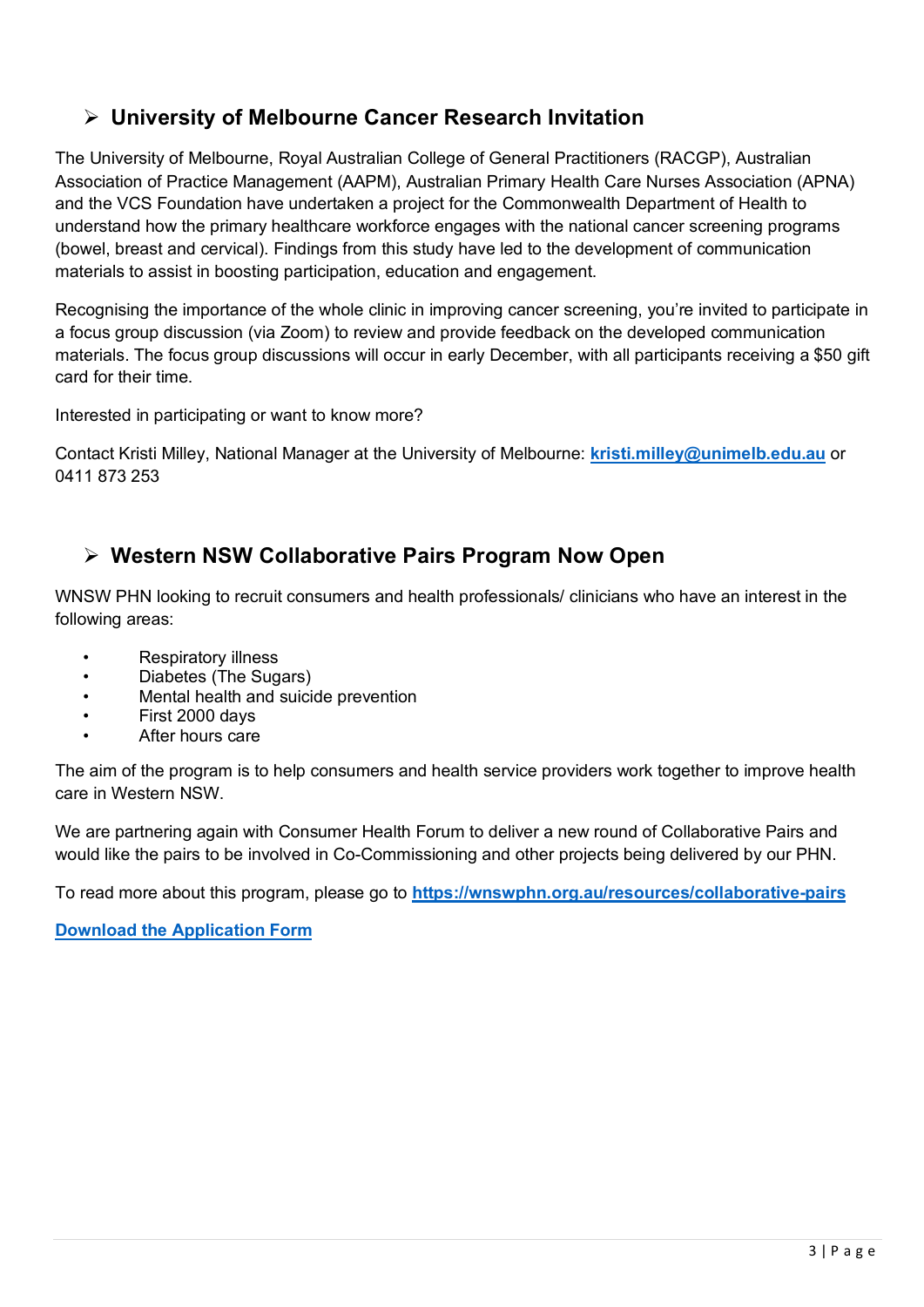# **WEBINARS**

<span id="page-3-0"></span>

| <b>Name</b>                                                                                                                                     | <b>Date</b>                                       | <b>About</b>                                                                                                                                                                                                                                                                                                                                        | <b>Link</b>          | Cost |
|-------------------------------------------------------------------------------------------------------------------------------------------------|---------------------------------------------------|-----------------------------------------------------------------------------------------------------------------------------------------------------------------------------------------------------------------------------------------------------------------------------------------------------------------------------------------------------|----------------------|------|
| Acne<br>Management,<br>Osteoporosis,<br>Contraceptive Pill,<br>Premature<br>Menopause,<br>Troubleshooting<br><b>Common IUD</b><br><b>Issues</b> | Tuesday<br>November<br>3 at 7pm                   | Acne Management and<br>Update - Prof Rodney Sinclair<br><b>Clinical Cases in</b><br>Osteoporosis - Prof Ego Seeman<br>Contraceptive Pill - Which Pill for<br>the Right Person - Dr Terri Foran<br>Premature Menopause - A/Prof<br>John Eden<br><b>Troubleshooting Common IUD</b><br>Issues in General Practice - A/Prof<br>Deborah Bateson          | <b>Register here</b> | Free |
| Vaporised<br>Nicotine for<br>Smoking<br>Cessation                                                                                               | Wednesday<br>November<br>4 at 7pm                 | In Australia, the use of Electronic<br>Nicotine Delivery Systems (ENDS)<br>- commonly called vaping -<br>remains controversial, however,<br>three Australian medical colleges<br>have now given support to ENDS<br>for smoking cessation in cases<br>where other treatments have<br>failed.                                                         | <b>Register here</b> | Free |
| Far West Desktop<br>Scenario: COVID-<br>19 Outbreak in<br>Aged Care -<br><b>Balranald</b>                                                       | Wednesday<br>November<br>11at<br>6:30pm<br>(AEDT) | Identify key stakeholders, roles,<br>responses and management in<br>an aged care COVID outbreak<br>Recognise the localised care<br>pathways for a resident or staff<br>member COVID case<br>Explore the complexities of<br>COVID-19 and the importance<br>of a team approach to care                                                                | <b>Register here</b> | Free |
| <b>GP Masterclass:</b><br>Skin Cancer-<br>Dermoscopy and<br>Practical<br>Management<br>Options                                                  | Wednesday<br>November<br>11at<br>7:30pm           | Identify clinical features of<br>$\bullet$<br>benign and malignant lesions<br>to enable further triage and<br>management<br>Identify basic dermatoscopic<br>features of benign and<br>malignant lesions<br>Outline the differences in<br>$\bullet$<br>topical and physical<br>management options<br>available for the most<br>commonly seen lesions | <b>Register Here</b> | Free |